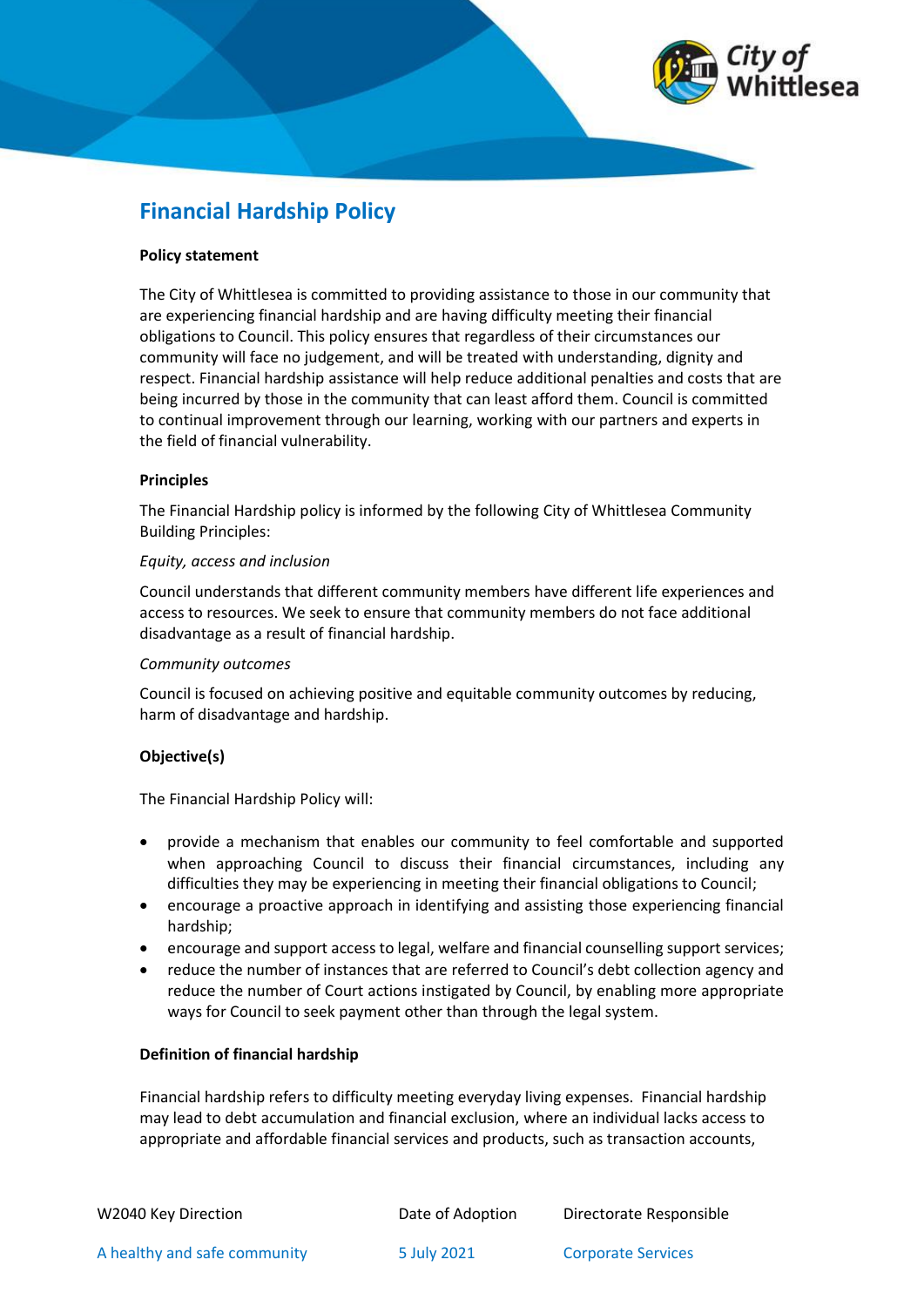

insurance and credit. A person is in serious financial hardship when they are unable to provide the following for themselves, their family or other dependents:

- food;
- accommodation;
- clothing;
- health care;
- transport costs
- education; and
- other basic necessities.

Council acknowledges the following group(s) as the some of the most vulnerable within our community:

- people impacted by family violence;
- people impacted by problem gambling;
- low income and sole parent families;
- those with refugee status;
- people receiving income support from Centrelink, including aged pension, unemployment benefits, disability support pension, parenting payments and those with low income healthcare cards.

## **Context/Rationale**

Council is reliant on the timely collection of revenue to ensure adequate provision of services and capital works projects it undertakes for the community; and to fulfil broader business management and corporate governance responsibilities.

Council strives to implement best practice for the collection of revenue by offering multiple payment options, including flexible payment arrangements, for people that may be experiencing financial hardship.

Council recognises that managing instances of financial hardship is a shared responsibility and we are committed to working with our customers to support those experiencing financial hardship in a supportive and respectful manner.

#### **Scope**

Assistance provided under this Policy is available to any person, business or group who have a financial obligation to Council.

The following will be considered when assessing granting assistance under this policy:

- the applicant has displayed a history of attempting to pay the debt to Council,
- the applicant has initiated contact with Council to discuss the debt,
- the applicant is experiencing exceptional circumstances impacting their ability to meet their financial obligations to Council. This could be wide and varied and will be considered on a case by case basis.
- the applicant is experiencing any of the identified compassionate grounds as follows;

| W2040 Key Direction          | Date of Adoption | Directorate Responsible   |
|------------------------------|------------------|---------------------------|
| A healthy and safe community | 5 July 2021      | <b>Corporate Services</b> |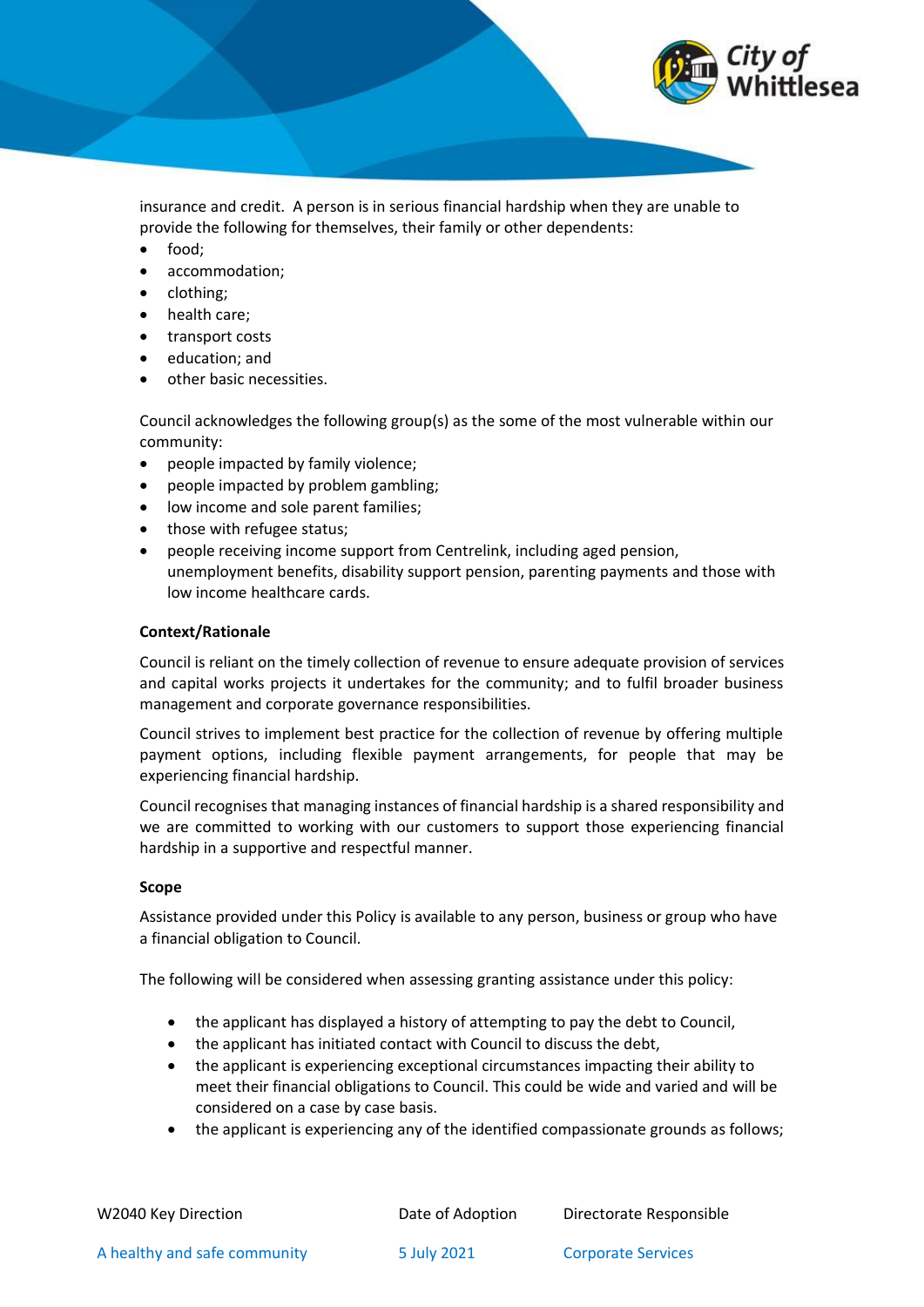

- 1. **Family violence\*** when a person has reported being a victim of family violence
- 2. **COVID-19** Significantly impacted from COVID 19 pandemic including unemployment or illness
- 3. **medical treatment** when a person needs to pay for medical treatment for themself or a dependant
- 4. **mortgage assistance** when a person needs to prevent their home from being sold by a lender
- 5. **modification to your home or motor vehicle** in the case of a disability a person needs to modify their home or vehicle to accommodate their own needs or the needs of a dependant
- 6. **palliative care** when a person needs to pay for palliative care
- 7. **funeral expenses** when a person needs to pay expenses associated with a funeral
- 8. **natural disaster**  when a person attends to emergency spending caused by a natural disaster event

**\*Family violence -** *Any instance where a person is identified as being affected by family violence, the person will be referred to Councils' Hardship Support Officer to be case managed, no legal action or additional debt recovery cost will be incurred during this process. The Hardship Support Officer undertakes ongoing training that includes training focused specifically on family violence. This is due to the complexity and sensitive nature of the person's circumstances and the possible increased risk to their safety. Council has an internal process to ensure their details are managed with the highest degree of privacy and sensitivity.*

#### **Policy Options**

Whilst Council is unable to waive rates we are able to offer various other avenues of support for those experiencing financial hardship including deferrals, payment plans, waivers of interest and collection costs, referral to other financial assistance programs that might be available, or referral to appropriate support services (family violence and financial hardship).

The Chief Executive Officer has the delegated power to provide waivers.

#### **Eligibility assessment and application**

There is no formal assessment criteria used to determine eligibility. All applicants are assessed on a case by case basis and are based on a meaningful two-way conversation. Councils' Financial Hardship Support Officer will support our community through the application process. The information requested to support an application will be commensurate with the level of support being sought.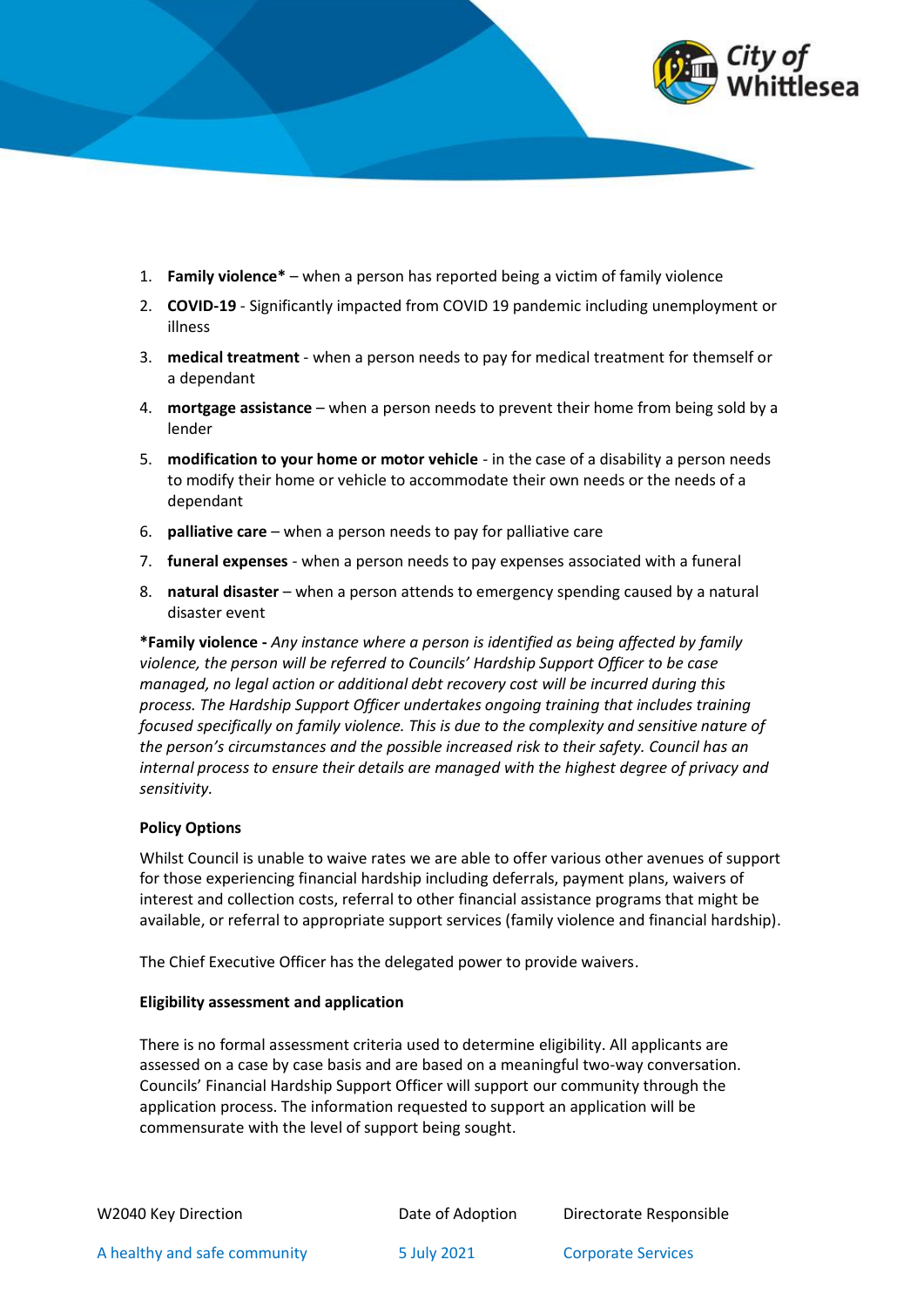

Some of the indicators that may highlight a community members need for additional assistance, including the previously identified compassionate grounds, are listed below:

- a history of frequent requests for payment extensions or payment arrangements that have not been met
- unable to afford the costs of current financial obligations, even if smoothed over a 12-month period
- a payment history that indicates past difficulty of meeting their financial obligations to Council,
- eligibility for Government funded concessions (e.g. Health Care Card, Centrelink benefit),
- sudden change of circumstances that adversely affects their financial capacity to pay,
- through referral from a financial counselling agency or community organisation,
- identify themselves as having affordability issues,
- asylum seekers or refugees who have limited access to financial stability
- people experiencing health and mental health issues
- having a low level of income, that is unlikely to change; and
- are currently unemployed.

## **Communication**

Council will communicate this policy to our customers through a variety of channels including, but not limited to, social media pages, council website, print media and on council rate notices.

#### **Measurement**

The outputs and outcomes related to this Policy will be assessed according to the tools available through Council's Evaluation Framework and reported to Council on a periodic basis. Records will be kept in relation to how many applications are received and approved, and the level of financial assistance provided by Council. Confidentially is paramount and reporting will not provide personal details of applicants.

## **Key linkages**

All City of Whittlesea policies comply with the *Victorian Charter of Human Rights and Responsibilities*.

This policy has clear linkages to a range of codes, charters, legislation and Council documents.

- Local Government Act 2020
- Council Revenue and Rating Plan
- Municipal Association of Victoria, Hardship Policy Guidelines (November 2013)
- Whittlesea 2040 A place for all
- Financial Vulnerability Advocacy and Action Plan 2020-22

| W2040 Key Direction          | Date of Adoption | Directorate Responsible   |
|------------------------------|------------------|---------------------------|
| A healthy and safe community | 5 July 2021      | <b>Corporate Services</b> |